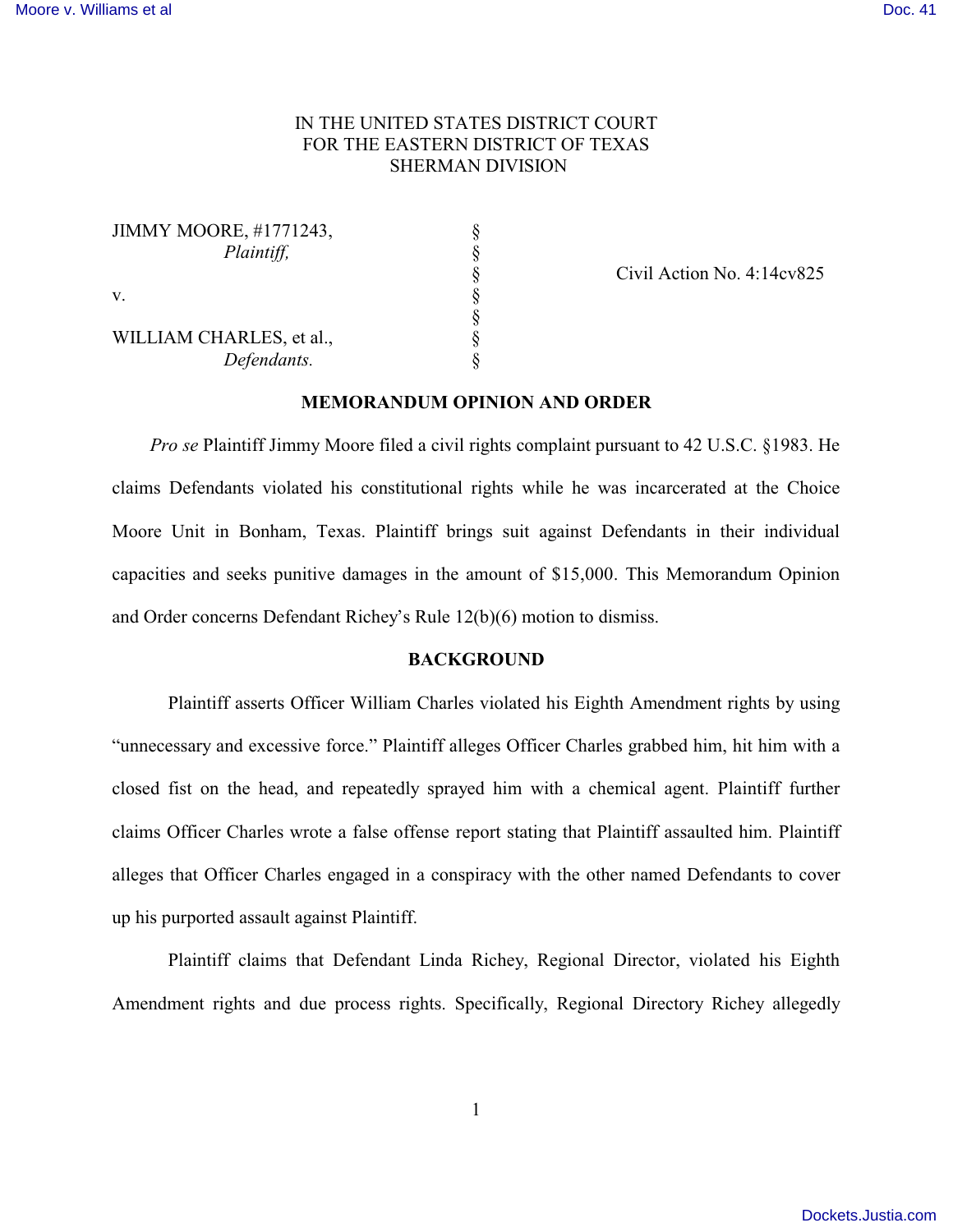failed to overturn the disciplinary case for assaulting Officer Charles based on insufficient evidence, in response to Plaintiff's Step 2 - Grievance No. 20130126642. Plaintiff further alleges that Regional Director Richey's decision-making was arbitrary and capricious by failing to overturn his disciplinary case when she knew or should have known the evidence was insufficient to support a finding of guilt without a determination by medical staff that the injury Plaintiff caused Officer Charles was serious. Plaintiff also claims that Regional Director Richey's actions were "in agreement with the other named defendants to punish [him] to cover up the assault by Officer Charles."

#### **STANDARD - RULE 12(b)(6)**

Rule 12(b)(6) allows dismissal if a plaintiff fails "to state a claim upon which relief may be granted." Fed. R. Civ. P. 12(b)(6). "To survive a Rule 12(b)(6) motion to dismiss, the plaintiff must plead 'enough facts to state a claim to relief that is plausible on its face.'" *Severance v. Patterson*, 566 F.3d 490, 501 (5th Cir. 2009) (quoting *Bell Atlantic Corp. v. Twombly*, 550 U.S. 544 (2007)). The Supreme Court stated that Rule 12(b)(6) must be read in conjunction with Rule 8(a), which requires "a short and plain statement of the claim showing that the pleader is entitled to relief." *Id.*, 550 U.S. at 555.

Under Federal Rule of Civil Procedure 8(a)(2), a pleading must contain a "short and plain statement of the claim showing that the pleader is entitled to relief." *See Ashcroft v. Iqbal*, 556 U.S. 662, 677-78 (2009). Rule 8 does not require "detailed factual allegations but it demands more than an unadorned, the-defendant-unlawfully-harmed-me accusation." *Id*. A pleading offering "labels and conclusions" or a "formulaic recitation of the elements of a cause of action" will not suffice, nor does a complaint suffice if it provides naked assertions that are devoid of further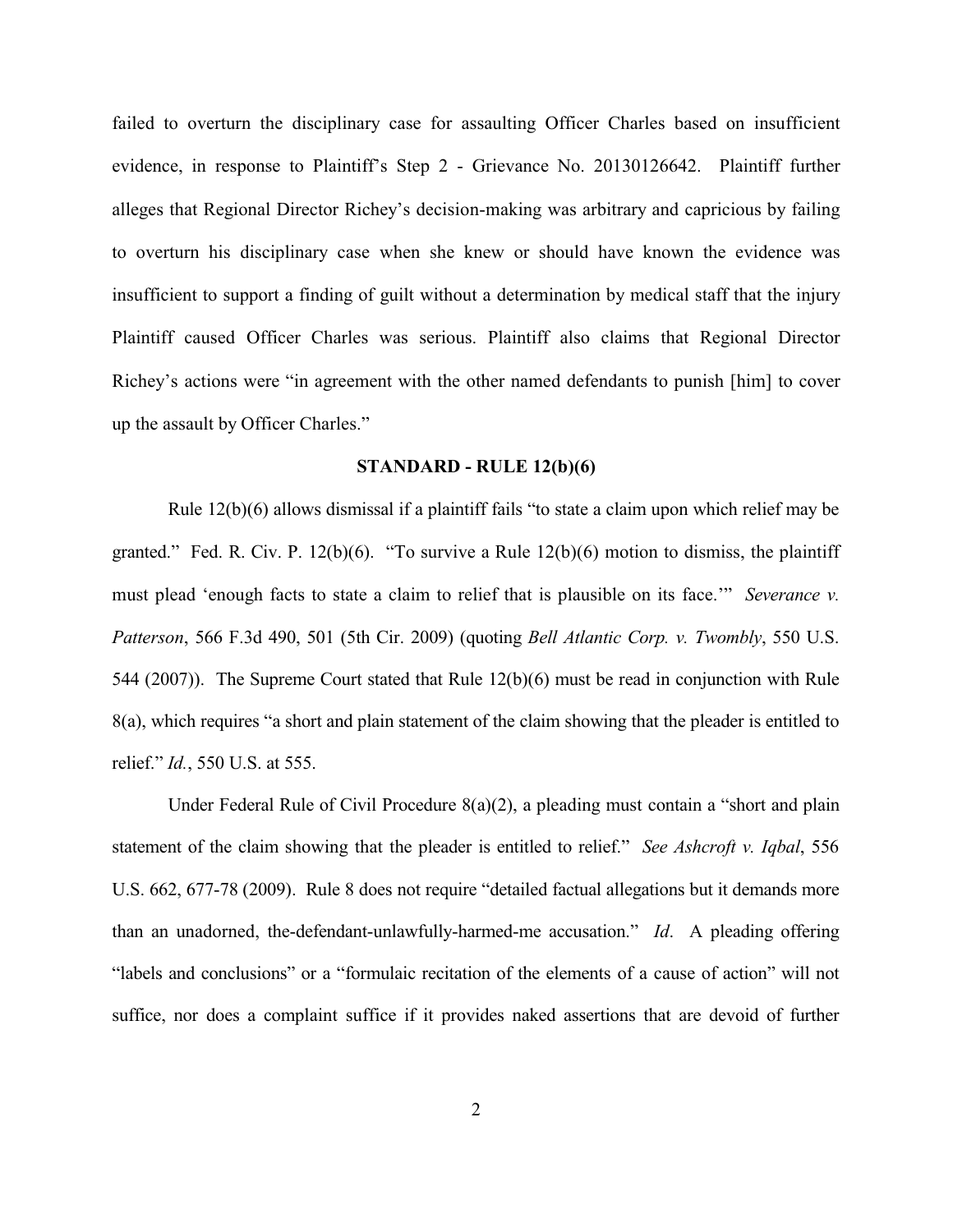factual enhancement. *Id*. Thus, a complaint will survive a motion to dismiss if it contains "enough facts to state a claim to relief that is plausible on its face." *Twombly*, 550 U.S. at 570. A plaintiff meets this standard when he "pleads factual content that allows the court to draw the reasonable inference that the defendant is liable for the misconduct alleged." *Iqbal*, 556 U.S. at 678. A complaint may be dismissed if a plaintiff fails to "nudge [his] claims across the line from conceivable to plausible." *Id.* The distinction between merely being possible and plausible was reiterated by the Court in *Iqbal*, 556 U.S. at 678. A complaint that pleads facts "merely consistent with" a defendant's liability "stops short of the line between possibility and plausibility of 'entitlement to relief.'" *Id*.

If the facts alleged in a complaint "do not permit the court to infer more than the mere possibility of misconduct," a plaintiff has not shown entitlement to relief. *Id*. (citing Fed. R. Civ. P.  $8(a)(2)$ ). A factual allegation "merely creating a suspicion" that a plaintiff might have a right of action is insufficient. *Rios v. City of Del Rio, Tex.*, 444 F.3d 417, 421 (5th Cir. 2006). "The plausibility standard is not akin to a 'probability requirement,' but it asks for more than a sheer possibility that a defendant has acted unlawfully." *Iqbal*, 556 U.S. at 678. If the facts alleged in a complaint fail to permit the court to infer more than the mere possibility of misconduct, a plaintiff has not shown entitlement to relief. *Id*. (citing Fed. R. Civ. P. 8(a)(2)). Dismissal is proper if a complaint lacks a factual allegation regarding any required element necessary to obtain relief. *Rios*, 44 F.3d at 421.

In *Twombly*, the Supreme Court noted that "the tenet that a court must accept as true all of the allegations contained in a complaint is inapplicable to legal conclusions. Threadbare recitals of the elements of a cause of action, supported by mere conclusory statements, do not suffice." *Iqbal*,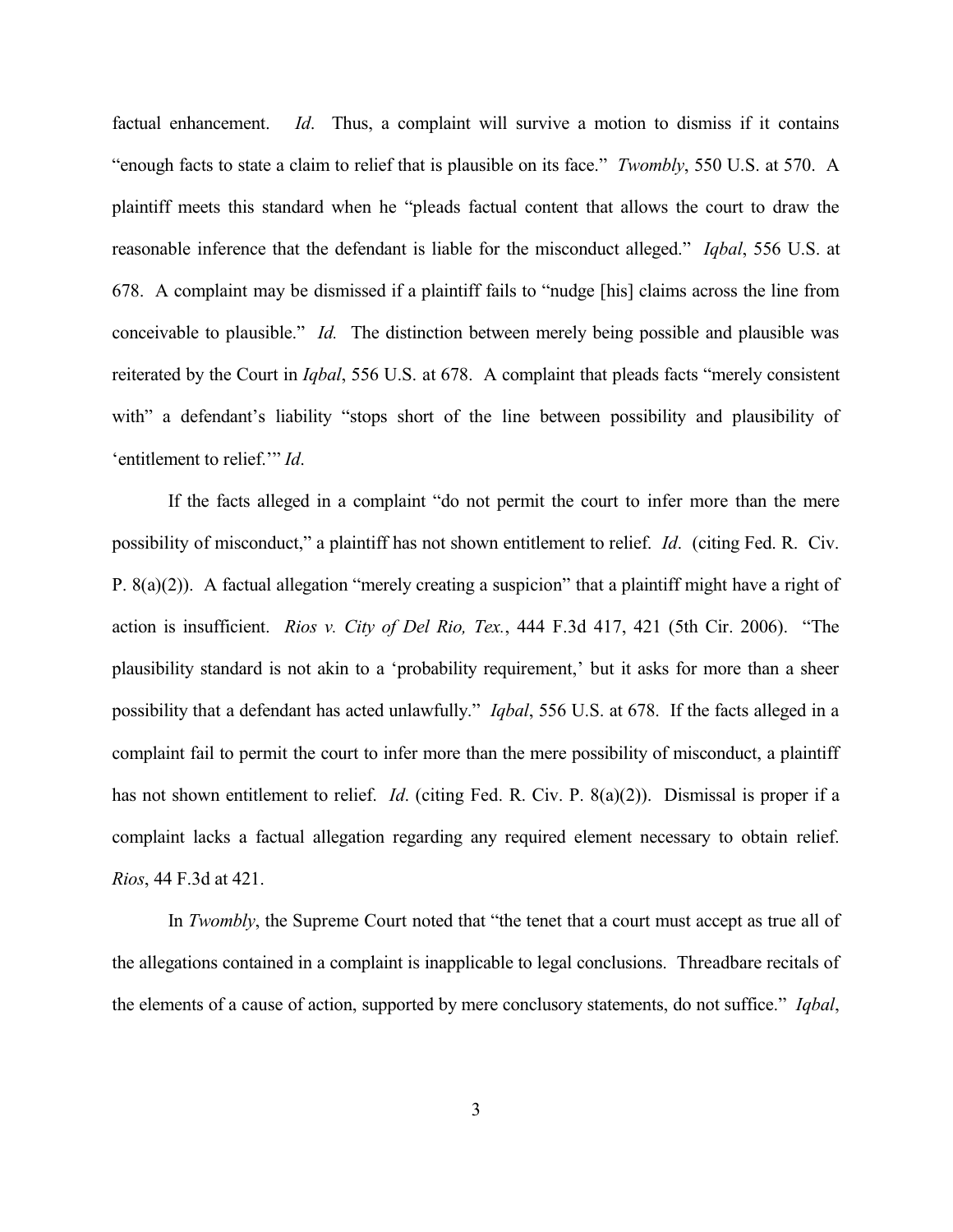### **PERSONAL INVOLVEMENT**

To hold a defendant liable under a § 1983 claim, a plaintiff must show the defendant was personally involved in the alleged constitutional violation. Personal involvement is an essential element. *Thompson v. Steele*, 709 F.2d 381, 382 (5th Cir. 1983). A plaintiff must establish a causal connection between the alleged constitutional deprivation and the defendant whom he would hold responsible. *See Lozano v. Smith*, 718 F.2d 756, 768 (5th Cir. 1983). Here, Plaintiff does not allege that Regional Director Richey was present during the alleged use-of-force incident with Officer Charles or that she otherwise caused the incident. Further, Plaintiff does not allege that Regional Director Richey had any personal involvement in his disciplinary case. Instead, Plaintiff alleges that Regional Director Richey responded erroneously to his grievance concerning his disciplinary case. Thus, to the extent that Plaintiff brings claims against Regional Director Richey for any conduct occurring within the prison disciplinary case, such claims should be dismissed for lack of personal involvement.

### **GRIEVANCE**

Plaintiff claims that Regional Director Richey violated his constitutional rights because of her response to Plaintiff's grievance. As Plaintiff has no constitutional entitlement to an adequate grievance procedure, the claim should be dismissed for failure to state a claim. *See, e.g., Geiger v. Jowers,* 404 F.3d 371, 374 (5th Cir. 2005). Congress requires inmates to exhaust their "administrative remedies as are available  $\ldots$ " 42 U.S.C. § 1997e(a). A prison system is not required to establish grievance procedures, and inmates do not have a basis for a lawsuit because a prison system has not established grievance procedures or fails to adhere to its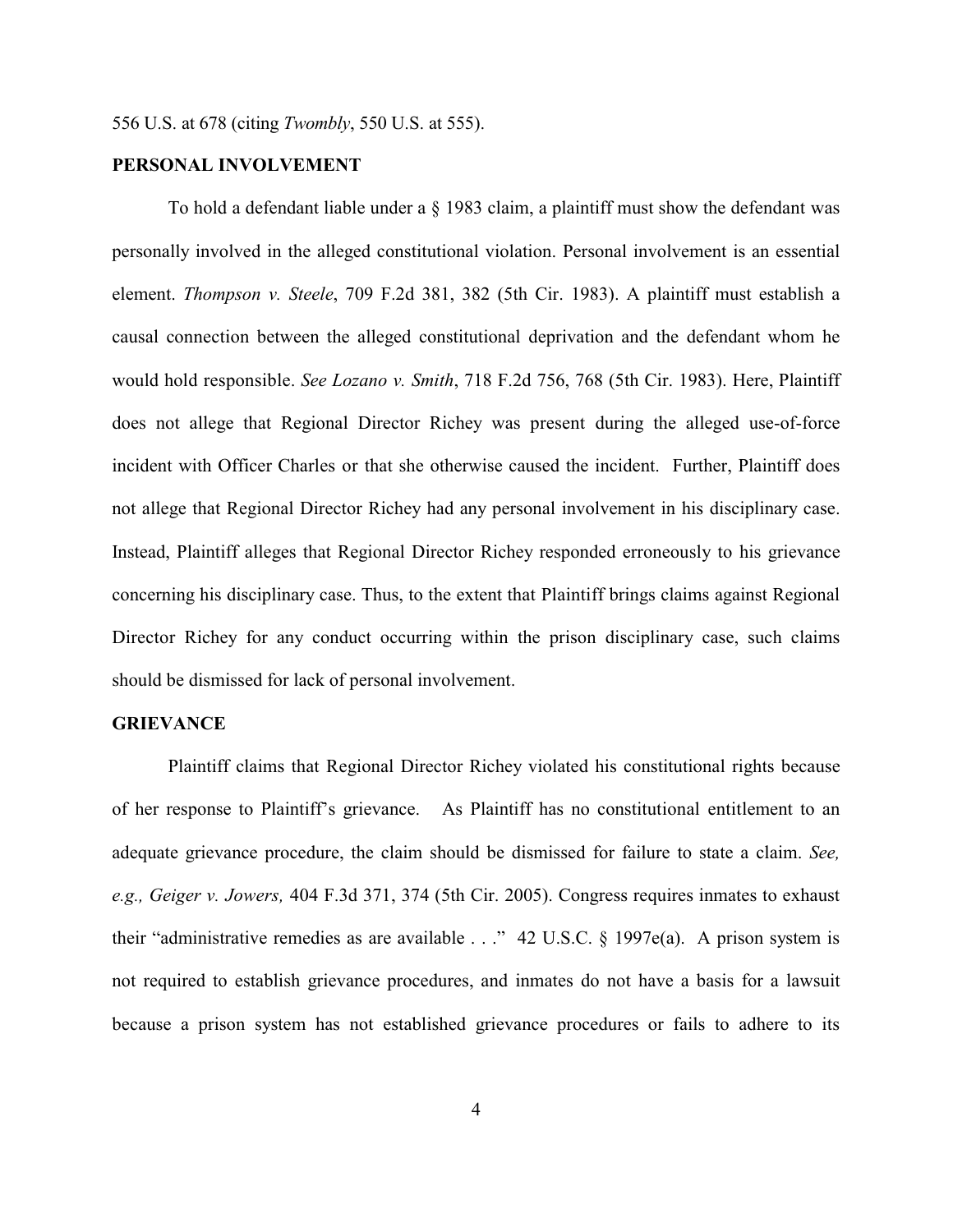procedures. 42 U.S.C. § 1997e(b). The Fifth Circuit has made it clear that inmates do not have a basis for a meritorious civil rights lawsuit just because they are unhappy with grievance procedures:

Geiger does not have a federally protected liberty interest in having these grievances resolved to his satisfaction. As he relies on a legally nonexistent interest, any alleged due process violation arising from the alleged failure to investigate his grievances is indisputably meritless.

*Geiger*, 404 F.3d at 374. Congress established the exhaustion requirement to give prisons and jails the first opportunity to address complaints by inmates, but inmates do not have a basis for a lawsuit because they are dissatisfied with the results of the grievance procedures. As a result, Plaintiff's claim against Regional Director Richey for responding to his grievance must be dismissed as frivolous because it has no arguable basis in law.

#### **DISCIPLINARY CASE**

Plaintiff's claims against Regional Director Richey derived from her involvement in his prison disciplinary case fail because Plaintiff does not allege a constitutionally-protected liberty interest sufficient to trigger due process protections or any violation of those rights. Moreover, Plaintiff fails to allege sufficient facts to show that § 1983 relief is available because his prison disciplinary sentence has been overturned.

The Supreme Court has held that a plaintiff who seeks to recover damages under  $\S$  1983 for actions whose unlawfulness would render a conviction or sentence invalid must first prove that the conviction or sentence has been reversed, expunged, invalidated, or otherwise called into question. *Heck v. Humphrey*, 512 U.S. 477, 486-87 (1994). The Supreme Court provided the following explanation: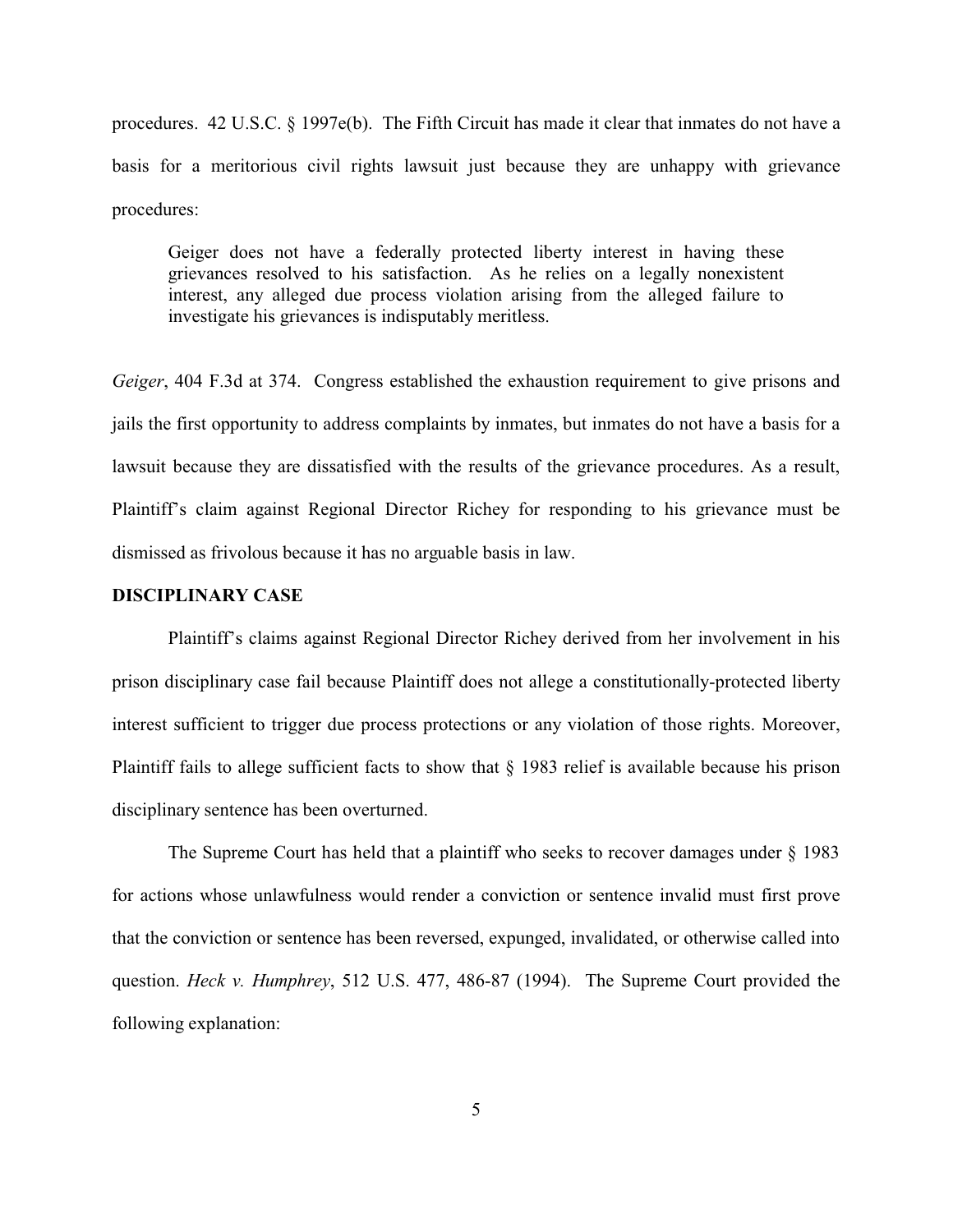We think the hoary principle that civil tort actions are not appropriate vehicles for challenging the validity of outstanding criminal judgments applies to § 1983 damages actions that necessarily require the plaintiff to prove the unlawfulness of his conviction or confinement, just as it has always applied to actions for malicious prosecution.

*Id.* at 486. The holding in *Heck* was extended to prison disciplinary proceedings in *Edwards v. Balisok*, 520 U.S. 641, 648 (1997). The Fifth Circuit subsequently reiterated that an inmate may not bring a civil rights lawsuit about a prison disciplinary case unless he first shows that "his disciplinary conviction has been invalidated by official action." *Lee v. Wade*, 593 F. App'x 410, 410 (5th Cir. 2015).

Plaintiff alleges that Officer Charles filed a false disciplinary report against him. Plaintiff's claims that the allegations against him are false implies that a disciplinary sentence arising from that report would be unlawful. However, Plaintiff does not assert that any disciplinary sentence from the allegedly false report has been overturned. Accordingly, his claims against Regional Director Richey arising from the allegedly false disciplinary report must be dismissed.

# **CONSPIRACY**

Plaintiff next claims that TDCJ employees Duana Rohde, Warden McDonald, Juan Marrero, Captain Thompkins, Assistant Warden Karl, and Regional Director Linda Richey conspired to cover up the purported assault by Officer Charles in the disciplinary case against him. To prove a conspiracy, a plaintiff must prove an actual deprivation of a constitutional right. *Salvin v. Curry*, 574 F.2d 1256, 1261 (5th Cir. 1978); *Villanueva v. McInnis*, 723 F.2d 414, 418 (5th Cir. 1984). *See also Pfannstiel v. City of Marion*, 918 F.2d 1178, 1183 (5th Cir. 1990). "The elements of civil conspiracy are (1) an actual violation of a right protected under § 1983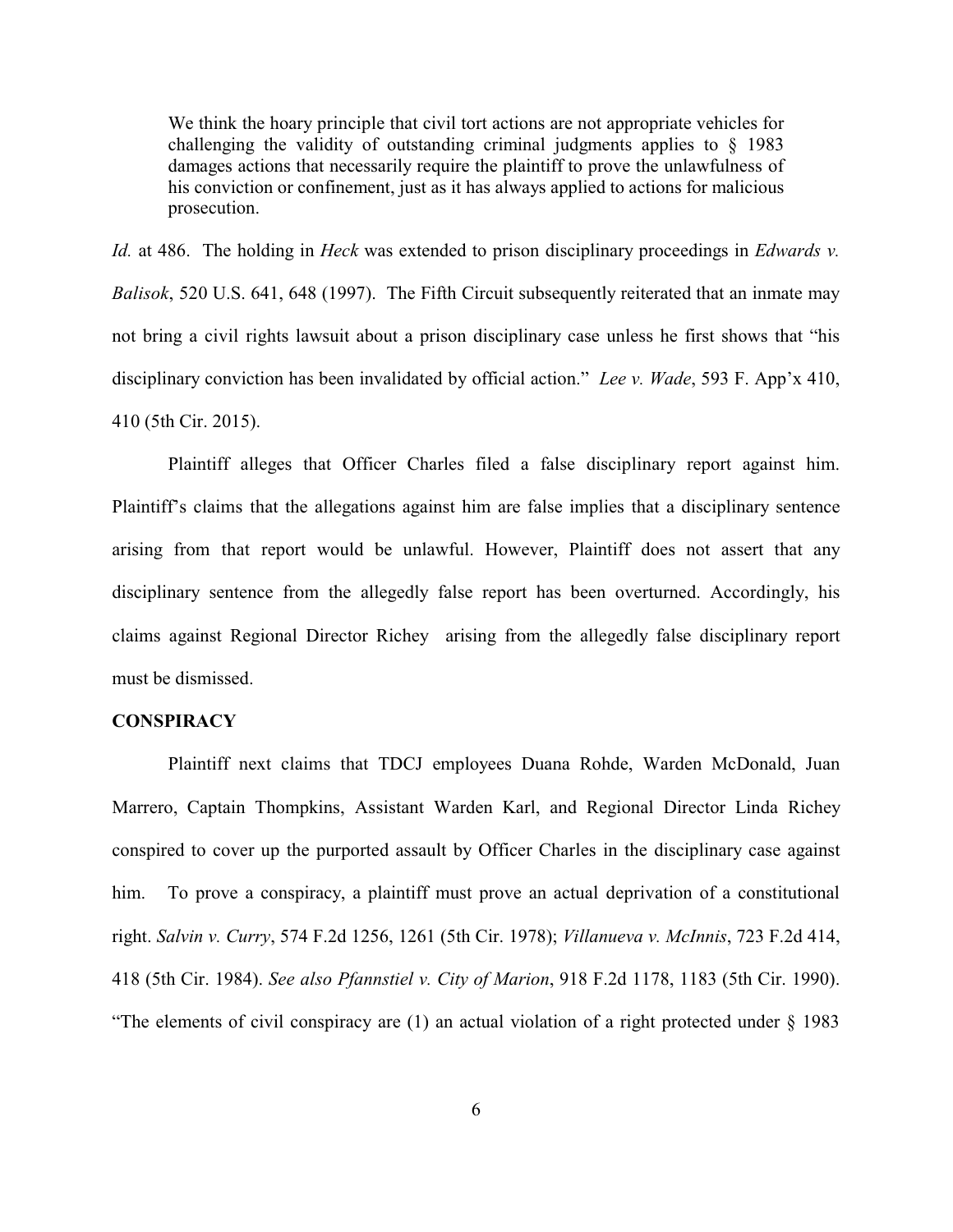and (2) actions taken in concert by the defendants with the specific intent to violate the aforementioned right." *Kerr v. Lyford*, 171 F.3d 330, 340 (5th Cir. 1990). Mere conclusory allegations of conspiracy, absent reference to material facts, do not state a cause of action under 42 U.S.C. § 1983. *See Marts v. Hines*, 68 F.3d 134, 136 (5th Cir. 1995) (*en banc*). Plaintiff must allege the operative facts of the alleged conspiracy. *Lynch v. Cannatella*, 810 F.2d 1363, 1369- 70 (5th Cir. 1987). In the instant case, Plaintiff provides nothing to substantiate his claim of conspiracy other than his bare assertion that one existed. Accordingly, he fails to state a conspiracy claim.

### **QUALIFIED IMMUNITY**

Plaintiff sued Regional Director Richey in her individual capacity; thus, she is protected by qualified immunity. The doctrine of qualified immunity protects government officials from liability for civil damages insofar as their conduct does not violate clearly-established statutory or constitutional rights about which a reasonable person would have known. It gives government officials breathing room to make reasonable, but mistaken judgments, and protects all but the plainly incompetent, or those who knowingly violate the law. *Thompson v. Mercer*, 762 F.3d 433, 436-37 (5th Cir. 2014) (citations omitted).

To overcome the qualified immunity defense, the plaintiff must allege a violation of a constitutional right and show that the right was clearly established in the specific context of the case. *See Pearson v. Callahan*, 555 U.S. 223, 235-36 (2009). Since both prongs must be satisfied, the Supreme Court has concluded that the sequence set forth in *Saucier* should no longer be regarded as mandatory. *Id*. at 236. If the court finds that an official's conduct does not violate a clearly established constitutional right, then qualified immunity applies, and no further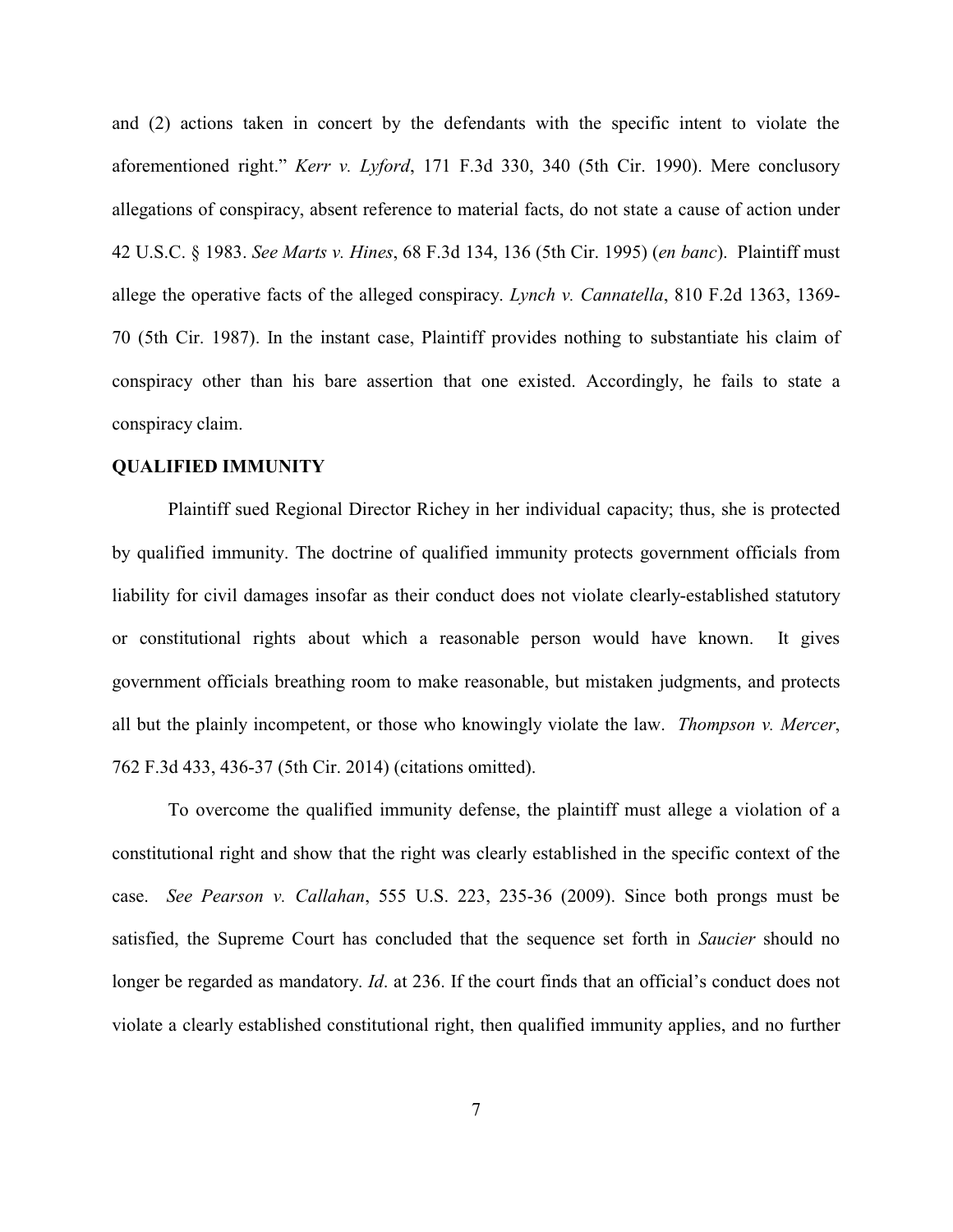analysis is required. *Id*. at 232. If, however, the court finds that the plaintiff has alleged the violation of a clearly established constitutional right, the court must proceed in determining if the defendant's action could reasonably have been thought consistent with that right. *Siegert v. Gilley*, 500 U.S. 226, 230 (1991).

When determining whether the defendant acted reasonably, the court looks to whether the defendants' actions were objectively reasonable in relation to the law as it existed at the time the conduct occurred and in light of the information the defendant possessed. *Mouille v. City of Live Oak*, 977 F.2d 924, 928 (5th Cir. 1993). Regardless of an official's mistaken assumptions or subjective motivations, he is entitled to qualified immunity if his conduct is determined to have been objectively reasonable. The Fifth Circuit stated:

[T]he court should ask whether the [defendants] acted reasonably under settled law in the circumstances, not whether another reasonable or more reasonable, interpretation of the events can be constructed . . . after the fact . . . . Even if law enforcement officials erred in [their conclusions], they would be entitled to qualified immunity if their decision was reasonable albeit mistaken. [Citations omitted.]

*Lampkin v. City of Nacogdoches*, 7 F.3d 430, 434-35 (5th Cir. 1993), *cert. denied sub nom*., *Vanover v. Lampkin*, 114 S. Ct. 1400 (1994). Similarly, in *Valencia v. Wiggins*, the Supreme Court held, "It is therefore irrelevant whether the defendants in this case acted with intent to injure as long as their conduct was objectively reasonable." 981 F.2d 1440, 1448 (5th Cir. 1993), *cert. denied*, 509 U.S. 905 (1993).

In the instant case, Plaintiff fails to allege the violation of a constitutional right by Regional Director Richey. Plaintiff fails to allege any facts whatsoever that show the actions of Regional Director Richey to be objectively unreasonable. The claims must be dismissed as